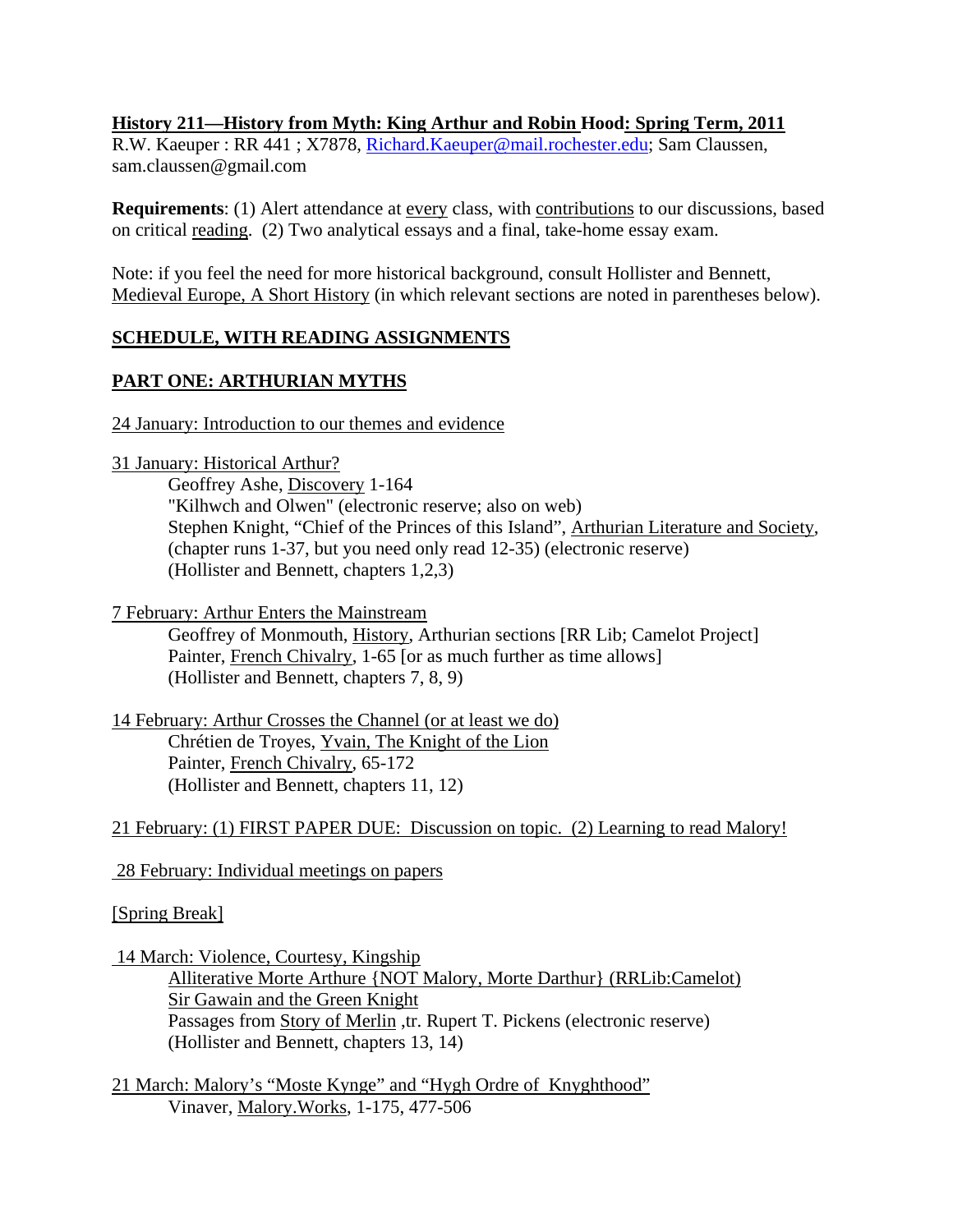28 March: The Fall of the Round Table Vinaver, Malory. Works, 513-727

4 April: Twain's 19th-Century Parody Twain, Connecticut Yankee

11 April: (1) SECOND PAPER DUE. (2) View "Monty Python and the Holy Grail"

# **PART TWO: ROBIN HOOD TALES**

18 April; Attitudes toward Governance, Lay and Ecclesiastical Pollard, Imagining Robin Hood, [**NB**: Read this entire book in this Part Two of the course, as you have time] [All the following are on reserve:] Tale of Gamelyn, ed. T. Ohlgren, translated by John Geck Kaeuper, "The Evidence of Literature," War, Justice and Public Order, 315-47 Chaucer, "Friar's Tale" R.W. Southern, Western Society and the Church, 34-52 R.I. Moore, "The Origins of Medieval Heresy," History (l978), 21-36

25 April: The Medieval Robin Hood: Man and Myth

 Medieval Robin Hood Tales, ed. Knight and Ohlgren [web and electronic reserve]: Geste Robin Hood and the Monk Robin Hood and the Potter John Maddicott, "The Birth and Setting of the Ballads of Robin Hood," English Historical Review 93 (1978), 276-99 [reserve]

2 May: The Great Rising of 1381 E.B. Fryde, The Great Rising of 1381 [reserve] (Hollister and Bennett, chapters 13, 14)

### FINAL, COMPREHENSIVE ESSAY DUE TUESDAY 3 MAY

### BOOKS AVAILABLE IN BOOKSTORE

Geoffrey Ashe, The Discovery of King Arthur